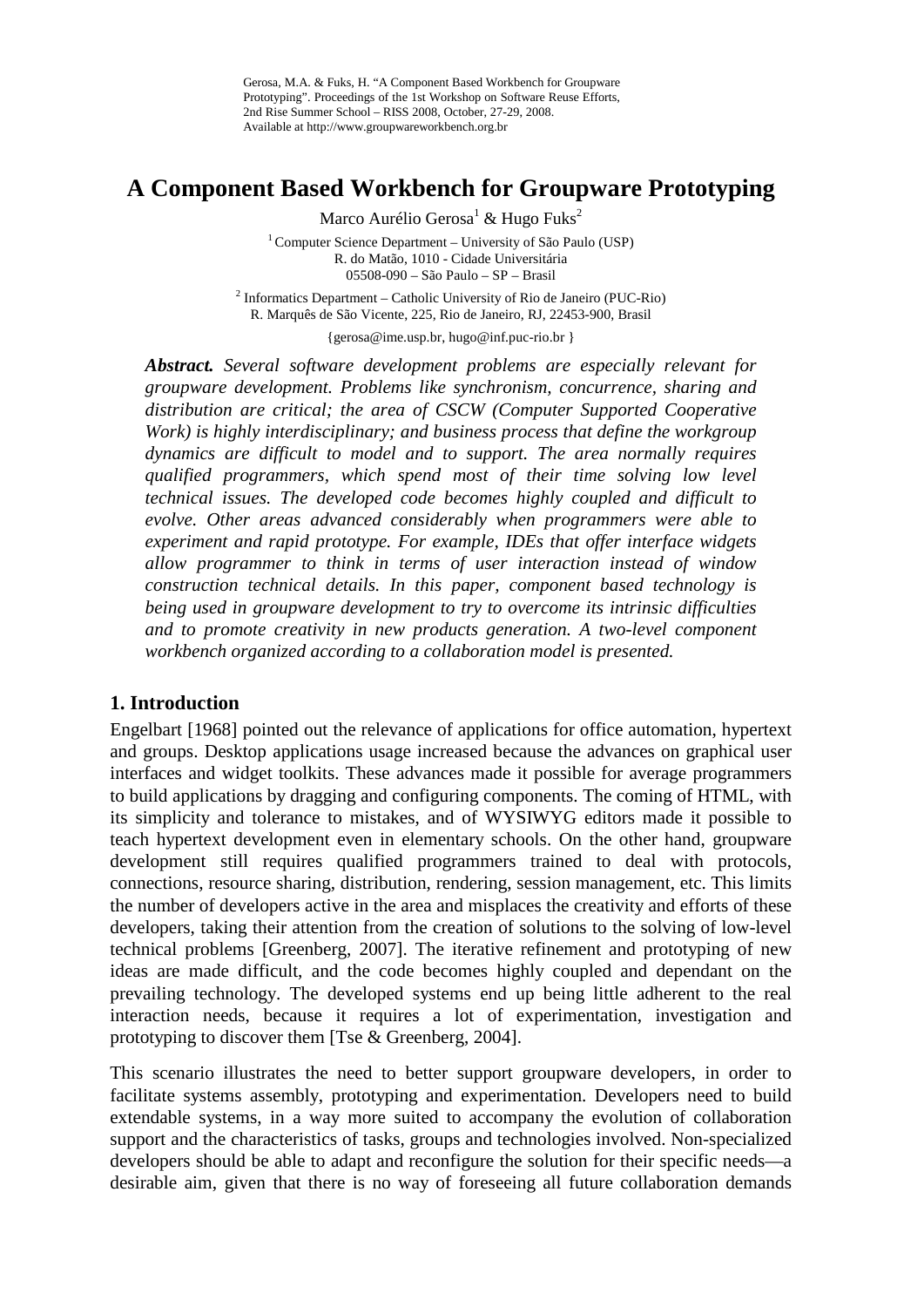[Pumareja et al. 2004]. A toolset that encapsulates low-level complexities propitiates the investigation of the interaction through prototyping. With this toolset, a large number of applications may be created, some commercially, others for fun and others by students as class assignments. This favors diversity and creativity in development and enables technological advances through investigation of empirical rules.

Component-based development has being largely used in the literature to address these problems [Roseman & Greenberg, 1992][Slagter & Biemans, 2000][Wulf et al., 2008]. Components make it possible to deal with collaboration design at a high level. Components encapsulate technical issues and business rules, provided by specialists and obtained by experimentation and reused in many diverse situations [Szyperski, 2002]. This article proposes the use of component kits organized and conceived based on the 3C collaboration model [Ellis et al, 1991][Fuks et al., 2007], where collaboration is analyzed from communication, coordination and cooperation dimensions. Software engineers are provided with a specific componentized infrastructure for the groupware domain based on a collaboration model, in order to instrument the construction and maintenance of extensible and adaptable collaborative systems, so as to deal with the collaboration project in a high level. Computer assistant tools and encapsulated building blocks enhance software developers' creativity, resulting in novel and useful products [Winograd, 1996].

# **2. Groupware workbench architecture**

There are recurrent services found in groupware environments. For example, most systems provide forums, chat, agenda, activity reports, questionnaires, task management, voting, repository and links management. Each service may be seen as an independent unit and each group that uses a collaborative environment has specific communication, coordination and cooperation needs. These characteristics are appropriate for the application of component-based development techniques, where the collaborative services are groupware components. Based on component kits organized according to the 3C model, the developer composes an application to provide support for the collaboration dynamics, also modeled according to the 3C model.

The same analysis applied to the system and its services is applied to services and their functionalities, which are recurrent. For example, several services within an environment reuse message categorization and evaluation, permission control, among others. Encapsulating these functionalities into components would also allow other developers to (re)use them in their projects. It also makes it possible to evolve, adjust and build services by varying and reconfiguring collaboration components.

Following this approach, componentization is proposed here in two levels: in the composition of the collaborative system and in the composition of each collaborative service. The developer of a tool selects 3C components that meet the characteristics of support to collaboration regarding the use of the tool in support to the collaborative activity, prototyping and refining support to collaboration iteratively. As the tool changes the way people work, and when new working needs arise, the tool's evolution capability becomes crucial for the success of its use. The iterative process facilitates the development of a more flexible system that is better adjusted to the needs of its users. A family of applications is generated from a component kit, using different combinations and sometimes developing other components on demand.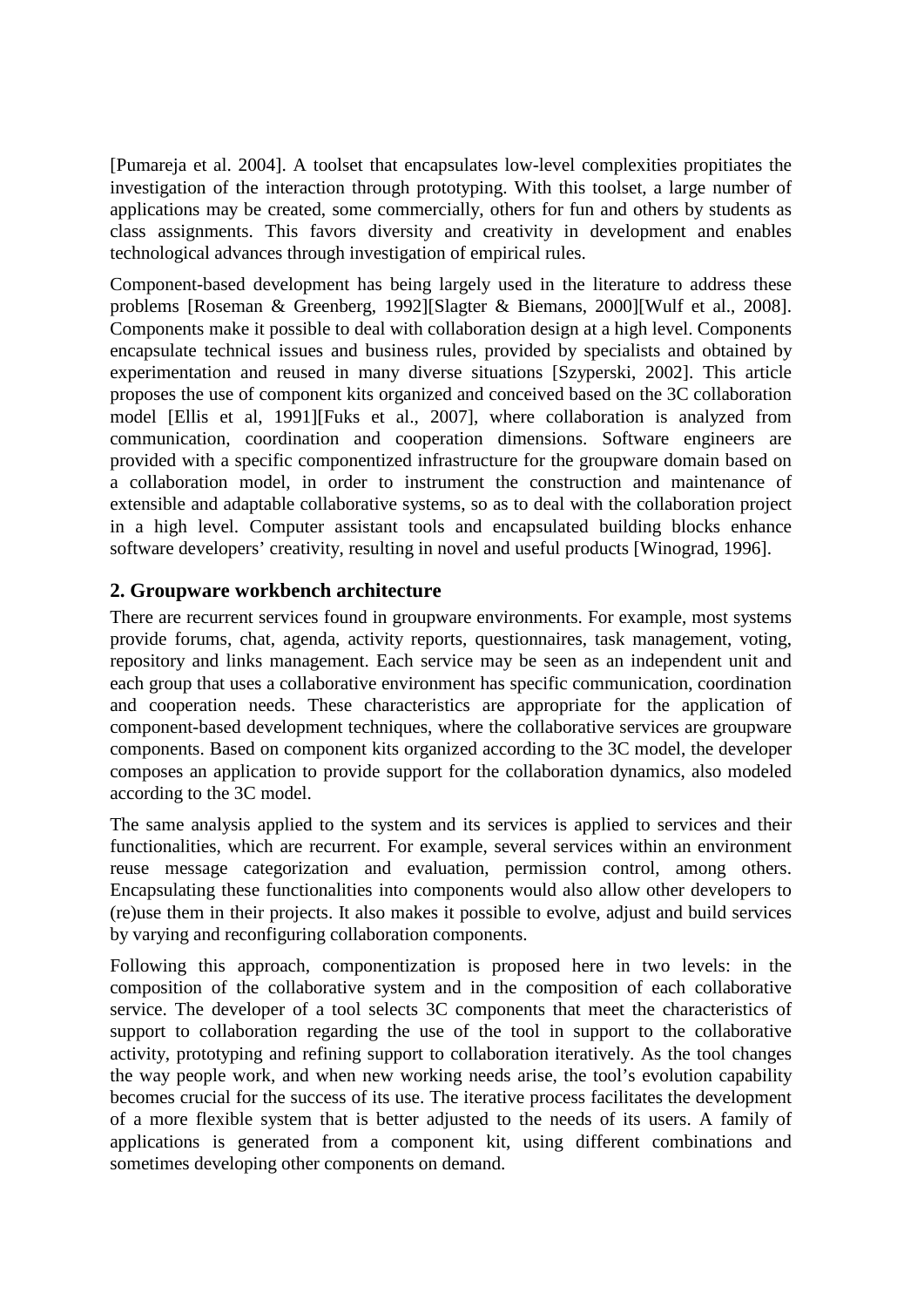A component framework is used for either component type (service, collaboration), allowing the peculiarities of each one to be met. Services are plugged into the *Service Component Framework* for the composition of groupware environments, and collaboration components are plugged into the *Collaboration Component Framework* for the composition of services. Component frameworks are responsible for handling the installation, removal, updating, deactivation, localization, deployment, configuration and monitoring of components. The *Service Component Framework* manages the instances of the services and their links to the corresponding collaboration components. Some collaboration components offer interface widgets to facilitate interface construction for the services.

A component's deployment is made by inserting the encapsulated component into the deployment directory. As each component framework has its own deployment directory, may exist several instances of component frameworks in multiple applications. The component is encapsulated in a directory or a ZIP file. The administrator installs, updates or removes services, including, substituting and excluding files. When initialized, the component framework reads the file system and detects changes in the group of components. The component framework also verifies eventual dependences of components and versions.

Customization is the ability to adapt a component before its installation or use, normally to specialize its behavior. In the customization by alteration of properties, a descriptor file is used to configure the component [Szyperski, 2002]. The descriptor file supplies information on package contents, external dependences and component configurations. This file is used by the execution infrastructure to install and configure the component. In the component deployment, the developer of the application may modify specific component configurations. Hence, when deploying multiple times the same component, it is possible to have different configuration for each one. Dependences among collaboration components are described in the configuration file and are handled by the component framework.

Component instance is the set of data that represents a specific execution of the component. The same service may have many independent instances. For example, in a learning environment, an independent component instance is created for each course or class that uses the same service. The *Service Component Framework* manages the component instances and keeps the current state of each of them, enabling later restoration.

# **3. Evaluation**

Undergraduate and graduate students are expected to use the workbench to create groupware applications and develop new collaboration services and components. The code produced by the learners is observed and questionnaires and interviews are conducted to generate feedback on the use of the workbench. In this section the results of the developments performed by six master's and one doctorate student, all belonging to the same class, are analyzed. All these students can be considered software engineers. Five of them, besides attending a graduate computer science course, act professionally in the area. None of them has previous experience in developing groupware.

Of the seven developers, six did not have previous experience in Java language, a fact that, according to them, made learning the workbench very difficult. Some of them commented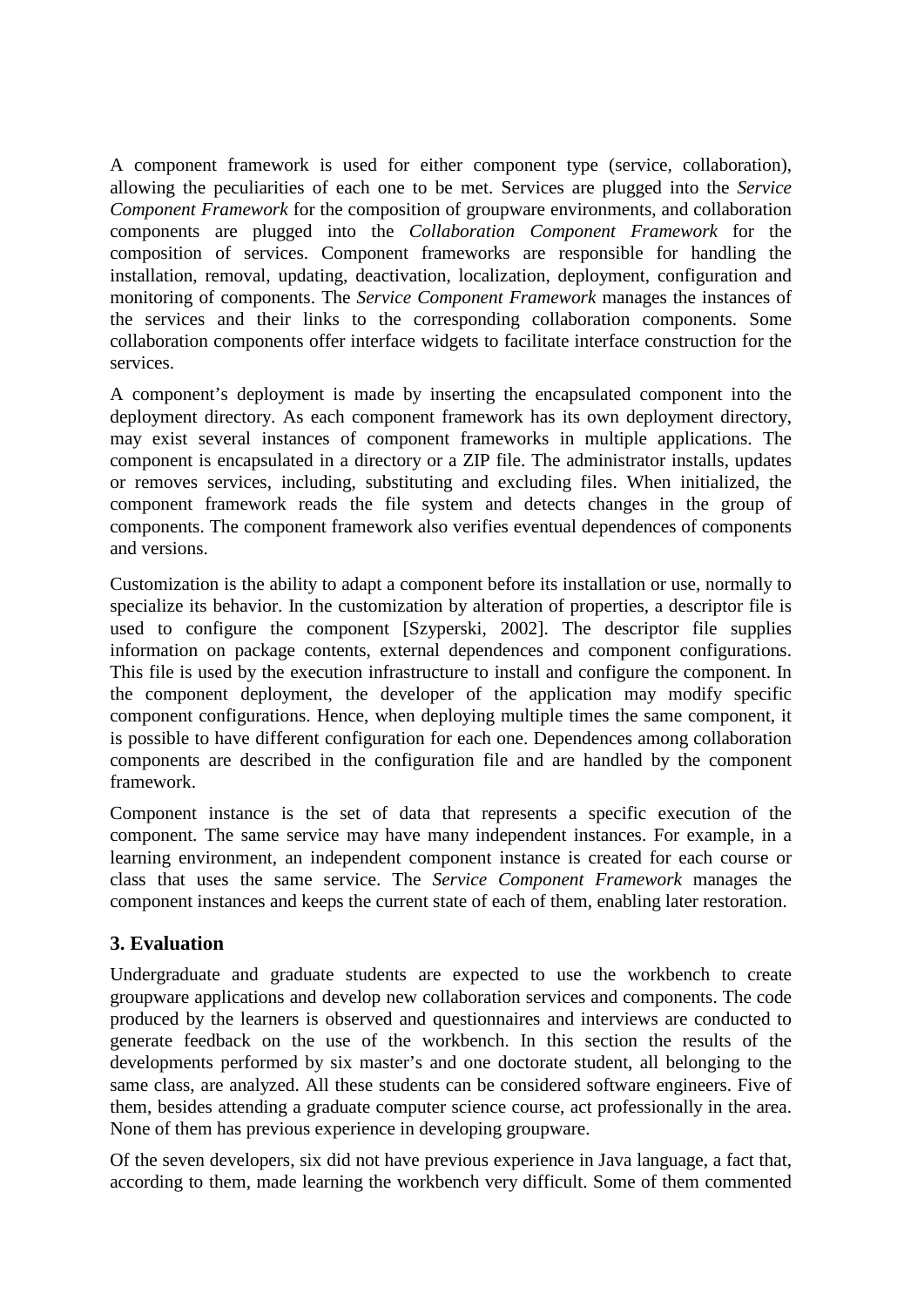that they spent most of their time studying the basic technologies (JSP, Servlets, MVC and some Java libraries). Neither did these developers have any experience nor knowledge in component based development. As illustrated in [Figure 1,](#page-3-0) the developers evaluated the idea of using 3C model based components for the composition of collaborative systems as being either good or very good, and agreed that the collaboration dynamics activities (collaboration requisites), which are modeled from the 3C model, are mapped for computational support, which is implemented from collaboration components and services. They considered the learning curve of the components workbench from average to very hard. However, they agreed that after the initial learning (a high cost in any components based system), the workbench becomes a powerful tool in component-based groupware development.



How do you evaluate the idea of using 3C model based components for composition of collaborative systems?





#### **Figure 1.** Evaluation of the workbench

<span id="page-3-0"></span>The evaluations of the workbench regarding some characteristics normally considered benefits in the component-based development literature are presented in Table 3. The workbench was best evaluated with regards to prototyping and experimentation of computational support to collaboration, maintainability of the resulting collaborative systems and degree of reuse provided. The developers agreed that the workbench propitiates groupware prototyping.

|                                                        | Very bad | <b>Bad</b>                    | Average | Good           | Very good |
|--------------------------------------------------------|----------|-------------------------------|---------|----------------|-----------|
| Application composition                                |          |                               |         | 6              |           |
| Development of new components                          |          |                               |         | 3              |           |
| Customization of components                            |          |                               |         | 4              |           |
| Low level complexity encapsulation                     |          |                               |         | 5              |           |
| Business knowledge encapsulation                       |          |                               |         | 4              |           |
| Prototyping and experimentation                        |          |                               |         | 6              |           |
| Group and parallel development                         |          |                               |         | 5              |           |
| Replacement of components by others                    |          |                               |         | 3              |           |
| Necessity to know internal implementation detais       |          | $\mathfrak{D}_{\mathfrak{p}}$ |         | $\mathfrak{D}$ |           |
| Maintainability of the resulting collaborative systems |          |                               |         | 4              |           |
| Degree of reuse provided by the workbench              |          |                               |         | 3              |           |

### **Table 3. Components workbench evaluation**

The developers were requested to implement a collaborative system, extending the functionalities normally found in similar applications. One of them implemented a shared calendar system, developing the Calendar service and the collaboration components AgendaMgr, EventMgr, TaskMgr and InvitationMgr. Each of these components presents an average of 5 classes and a total of 166 lines of code. Two developers adapted external tools, a Wiki and a chat, to the structure of the workbench. Another one developed components to handle learning objects and file uploading. Two students developed components for their research subjects.